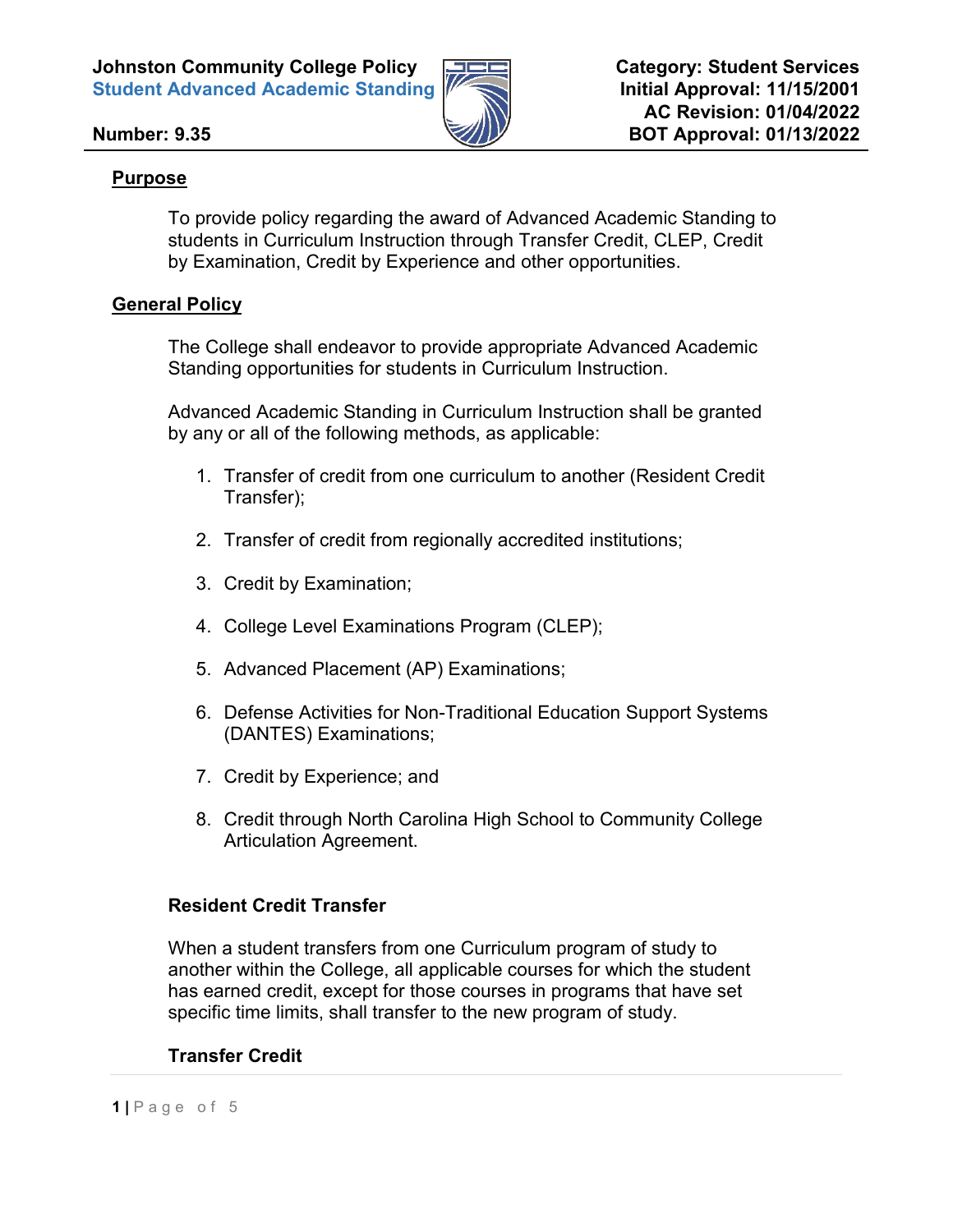The following provisions apply with respect to transfers of college-tocollege, CLEP, DANTES and AP credits for Advanced Academic Standing:

- 1. The student shall request that transcripts from institutions previously attended be forwarded to the College's Admissions and Student Engagement office for evaluation.
- 2. If the student has been accepted, the acceptable courses are keyed into the computer system file.
- 3. The same procedure is followed for CLEP and DANTES transcripts.
- 4. Grade points for transferred courses are not calculated in the GPA, but credit hours will transfer toward graduation.
- 5. Credit will be granted only for work completed at regionally accredited institutions.
- 6. Credit will be granted on a course-by-course basis for courses closely paralleling those offered at the College.
- 7. A grade of "C" or better shall be required for Transfer Credit. Course credit for proficiencies previously developed by the student may be earned by examination.

A student who wishes to challenge a course may apply to take a proficiency examination covering the content of the course.

Examinations may be arranged to document proficiencies previously developed through employment, military service, secondary education, post-secondary non-accredited schools or correspondence schools.

The following provisions shall apply for a student to achieve Credit by Examination:

- 1. The student shall not have previously attempted the course for which Credit by Examination is being sought.
- 2. The students shall submit the prescribed application for approval to seek Credit by Examination.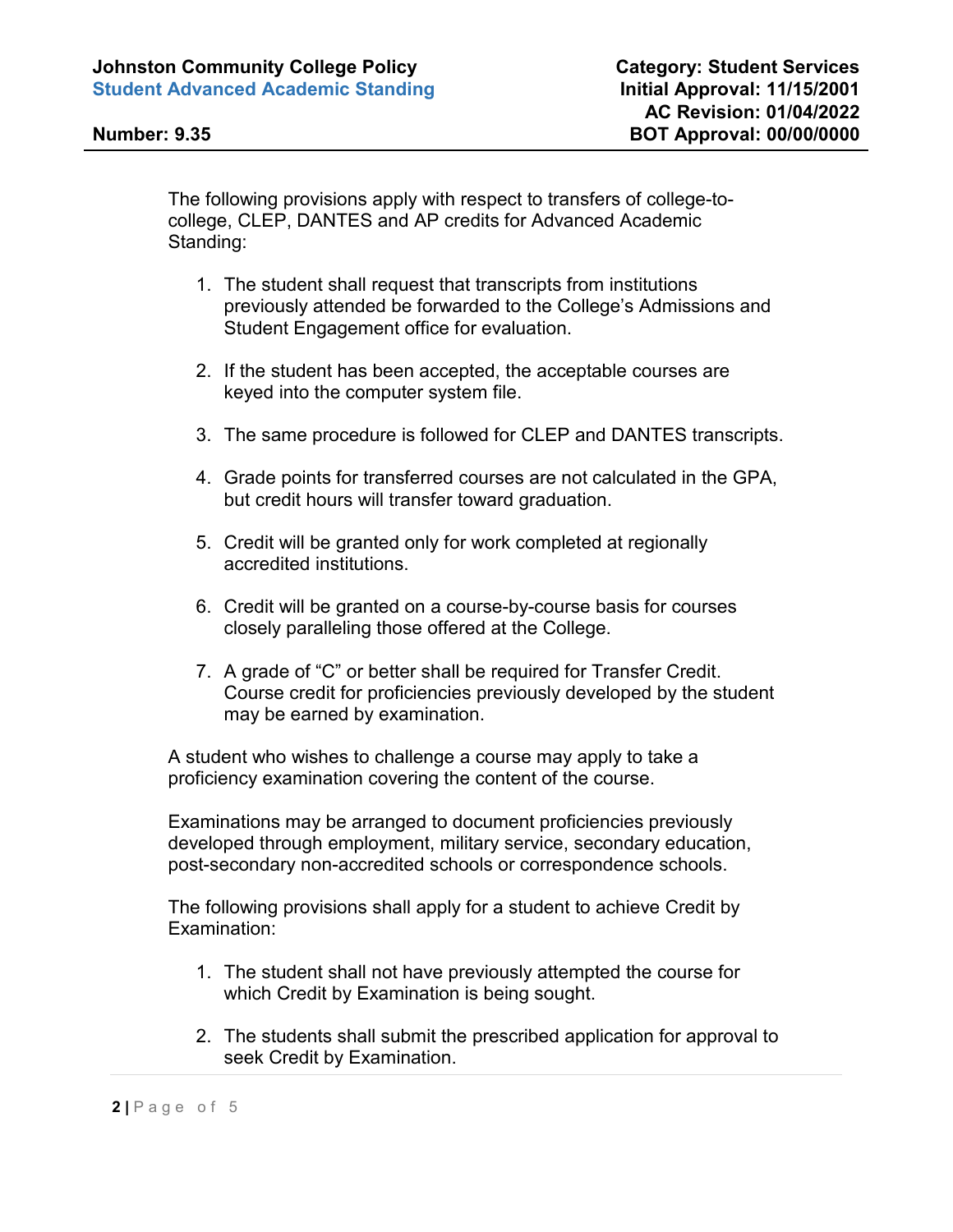- 3. The student shall register for the course and pay appropriate tuition and fees, as required.
- 4. The student shall demonstrate to the satisfaction of the appropriate faculty member that sufficient justification exists to warrant approval of the request for the examination.
- 6. The student shall secure written approval from the instructor and the department chair to take the examination.
- 7. The student shall endure that for any course(s) for which the student has registered at the beginning of the semester and has attended classes, credit by examination must be gained within the first 10 percent of the semester.
- 8. The student shall arrange an appropriate time at the convenience of the instructor to take the examination. The student is allowed one opportunity to take a proficiency examination for credit in any given course.

The grade of "CR" (credit by examination) is the official grade used by the instructor to report successful completion of a proficiency examination. To earn credit by examination, a student must achieve a score equivalent to not less than "C" on the examination. There is no penalty or grade of record for an unsatisfactory grade on a credit by examination.

Courses on which the grade of "CR" is earned shall not be included in the calculation of a student's Grade Point Average (GPA).

### **CLEP/AP Examination Credits**

Credits may be granted to students who have passed an appropriate standardized examination, such as the College Level Examination Program (CLEP) and Advanced Placement (AP) Examinations.

### **Credit by Experience**

The granting of curriculum credit for nontraditional educational experiences will be considered upon receipt of appropriate official documentation by the vice president of instruction. The Vice President of Instruction will evaluate the documentation to determine the applicability to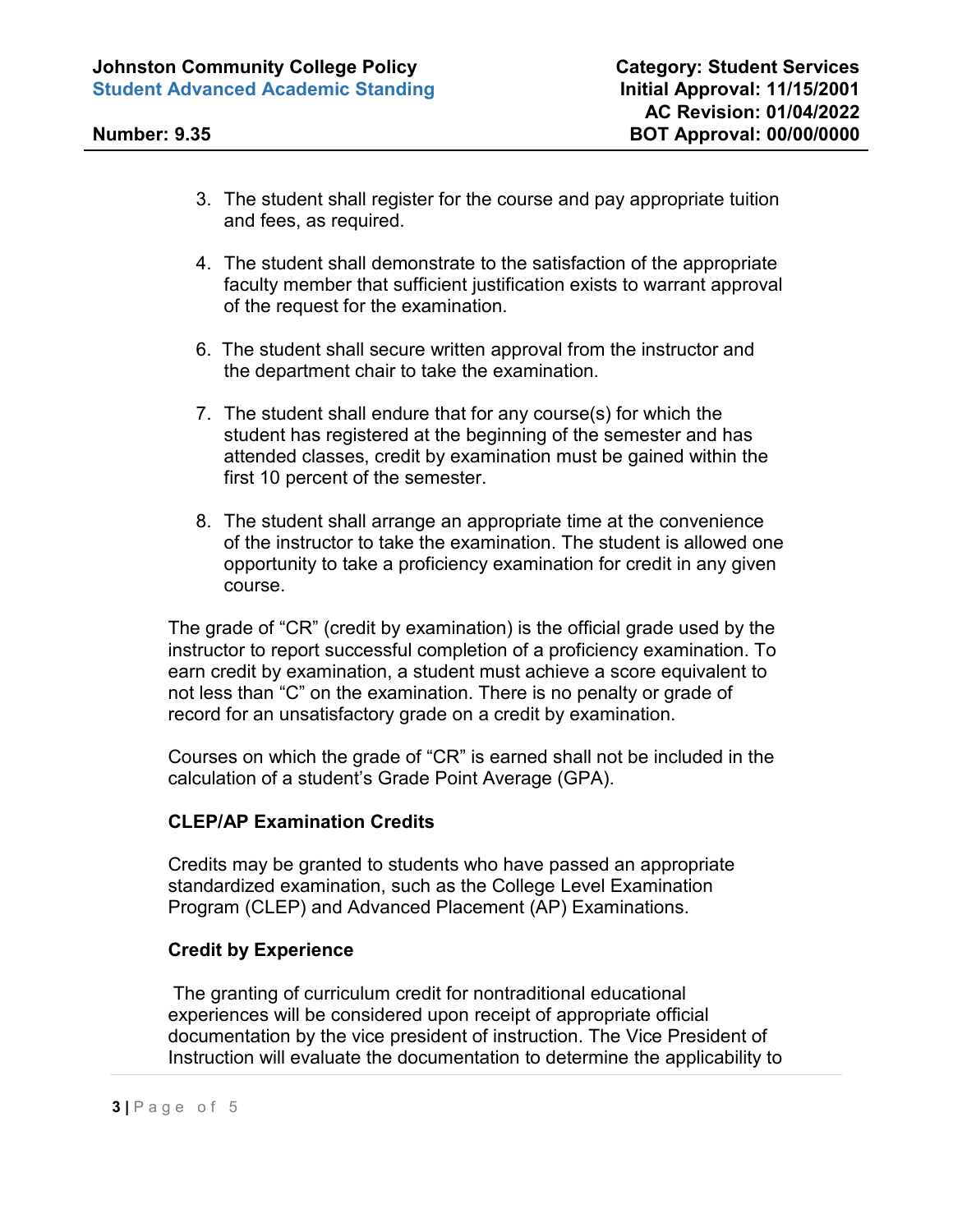the student's educational program. Transfer credit for nontraditional work from an accredited institution is limited to no more than 50% of an associate degree, diploma, or certificate requirement. The student will receive notification of credit awarded on the transfer credit evaluation form.

- 1. The student must document a specific work experience or skill that coincides with the skills/tasks required in a particular course.
- 2. The Associate/Assistant Vice President shall evaluate the documented training and/or experiences which may require a demonstration of ability. Experiences shall be approved by the Instructor, Director of Programs, Associate/Assistant Vice President and Vice President of Instruction.
- 3. Veterans may apply credit for training received under the Armed Forces College Training Programs and for some specialized and technical training completed under the auspices of the Armed Forces, with appropriate documentation provided.
- 4. The approved credit recommendation shall be submitted to the Records and Registration Department.
- 5. The Registrar shall record a symbol of "EL" on the transcript with credit hours; however, no grade points shall be assigned.
- 6. The documentation shall be kept on file for five (5) years in the Records and Registration office.
- 7. Credit granted for experience shall not be included in the calculation of a student's Grade Point Average.

# **Credit through the North Carolina High School to Community College Articulation Agreement**

Through an agreement between the North Carolina Department of Public Instruction and the North Carolina Community College System, high school graduates are eligible to receive Johnston Community College credit for certain upper level career and technical courses upon presentation and evaluation of a high school transcript. Credit will only be given for courses that are required in a student's program of study.